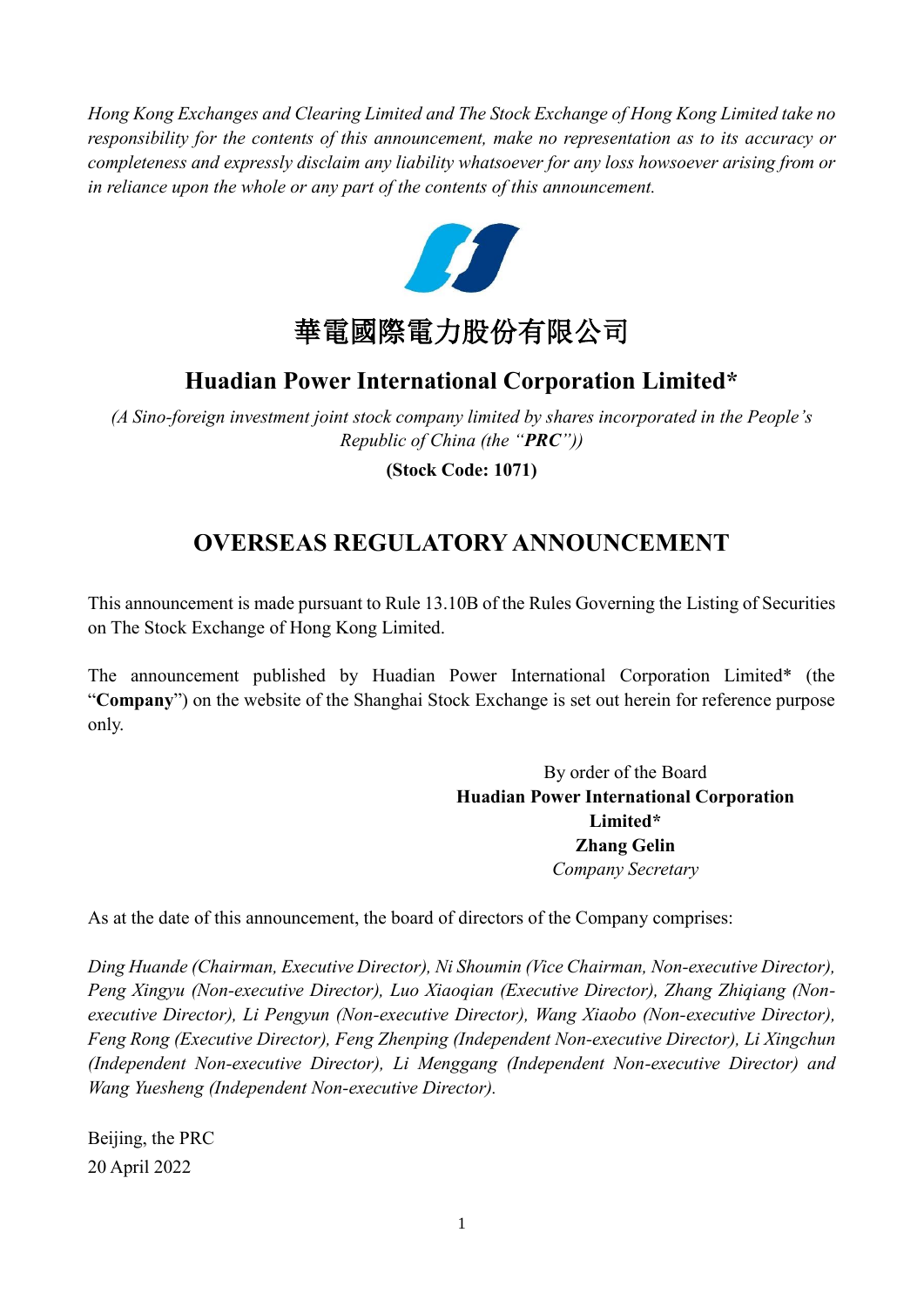# **HUADIAN POWER INTERNATIONAL CORPORATION LIMITED ANNOUNCEMENT IN RELATION TO THE PROVISION OF ENTRUSTED LOANS TO AND RELATED PARTY TRANSACTION WITH AN ASSOCIATED COMPANY**

The Board of Directors and all Directors of Huadian Power International Corporation Limited undertake that there are no false representations, misleading statements or material omissions in this announcement, and jointly and severally accept full responsibility for the truthfulness, accuracy and completeness of this announcement.

#### **Important:**

- Borrower of the entrusted loans: CNNP CHD Hebei Nuclear Power Company Limited (中 核華電河北核電有限公司) ("**Hebei Nuclear Power Company**")
- ⚫ Amount of the entrusted loans: maximum principal balance is RMB327.4695 million
- Term of the entrusted loans: no more than 36 months
- ⚫ Loan rates: based on the benchmark interest rate for loans denominated in RMB of financial institutions in the same period issued by PBOC

#### **I. Basic Information of this Transaction**

On 20 April 2022, Huadian Power International Corporation Limited (the "**Company**") entered into an entrusted loan framework agreement with Hebei Nuclear Power Company Limited, pursuant to which the Company agreed to provide entrusted loans for Hebei Nuclear Power Company Limited with its internal funds in the form of entrusted loans through relevant commercial banks during the term of the agreement, and Hebei Nuclear Power Company agreed to accept such loans. The provision of such loans will be made in compliance with the conditions under the agreement and relevant regulatory rules of the place where the Company's securities are listed.

Hebei Nuclear Power Company is an associated company of the Company and the provision of entrusted loans by the Company to it constitutes a related party transaction. Considering that Hebei Nuclear Power Company's gearing ratio was over 70% by the end of 2021, the Board of the Company has reviewed and approved this transaction and will submit it to the general meeting for consideration and approval.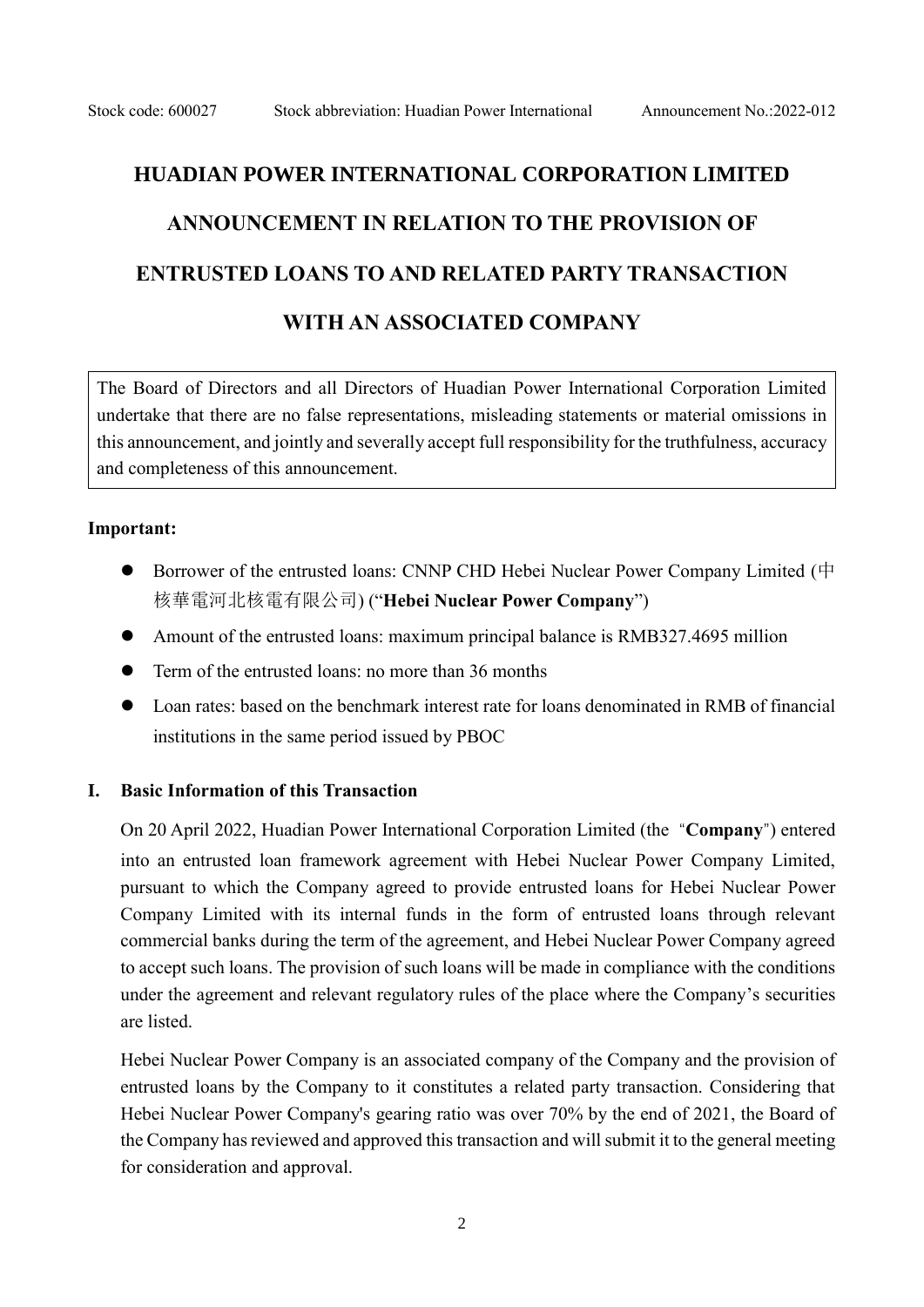## **II. Information about the Related Party**

(I) Relationship with the related party

A senior management of the Company is currently a director of Hebei Nuclear Power Company, and the Company holds 39% of the shares of Hebei Nuclear Power Company. Therefore, Hebei Nuclear Power Company is a related associated company of the Company according to the relevant provisions of the Rules Governing the Listing of Stock on the Shanghai Stock Exchange.

(II) Basic information about the related party

Detailed information about Hebei Nuclear Power Company is set out as follows:

| Name                  | CNNP CHD Hebei Nuclear Power Company Limited                          |
|-----------------------|-----------------------------------------------------------------------|
| Unified social credit | 9113092439891854X7                                                    |
| code                  |                                                                       |
| <b>Type</b>           | Other limited liability company                                       |
| Registered capital    | RMB395.692 million                                                    |
| Legal representative  | <b>ZHONG Weidong</b>                                                  |
| Operating period      | 1 August 2014 to 31 July 2054                                         |
| Domicile              | 3rd Floor, Bank of China Haixing Sub-branch, Haizheng Road, Haixing   |
|                       | County, Cangzhou City, Hebei Province                                 |
| Business scope        | Construction, operation and management of nuclear power plants;       |
|                       | production and sales of electricity and related products; technical   |
|                       | consultation and technical services (for items subject to approval in |
|                       | accordance with the laws, operating activities can only be conducted  |
|                       | upon approval by the relevant authorities)                            |

Hebei Nuclear Power Company is owned by China National Nuclear Power Co., Ltd. (中國 核能電力股份有限公司), the Company and Jointo Energy Investment Co., Ltd. Hebei (河 北建投能源投資股份有限公司) as to 51%, 39% and 10% respectively. Both China National Nuclear Power Co., Ltd. and Jointo Energy Investment Co., Ltd. Hebei are third parties independent from the Company and its controlling shareholders.

As of the end of 2021, Hebei Nuclear Power Company had total assets of RMB 1.921 billion, total liabilities of RMB 1.525 billion and net assets of RMB396 million, with a gearing ratio of 79.39%. As the project of Hebei Nuclear Power Company is in the early stage, no operating income has yet been recorded.

## **III. Main Content of and Performance Arrangement on this Transaction**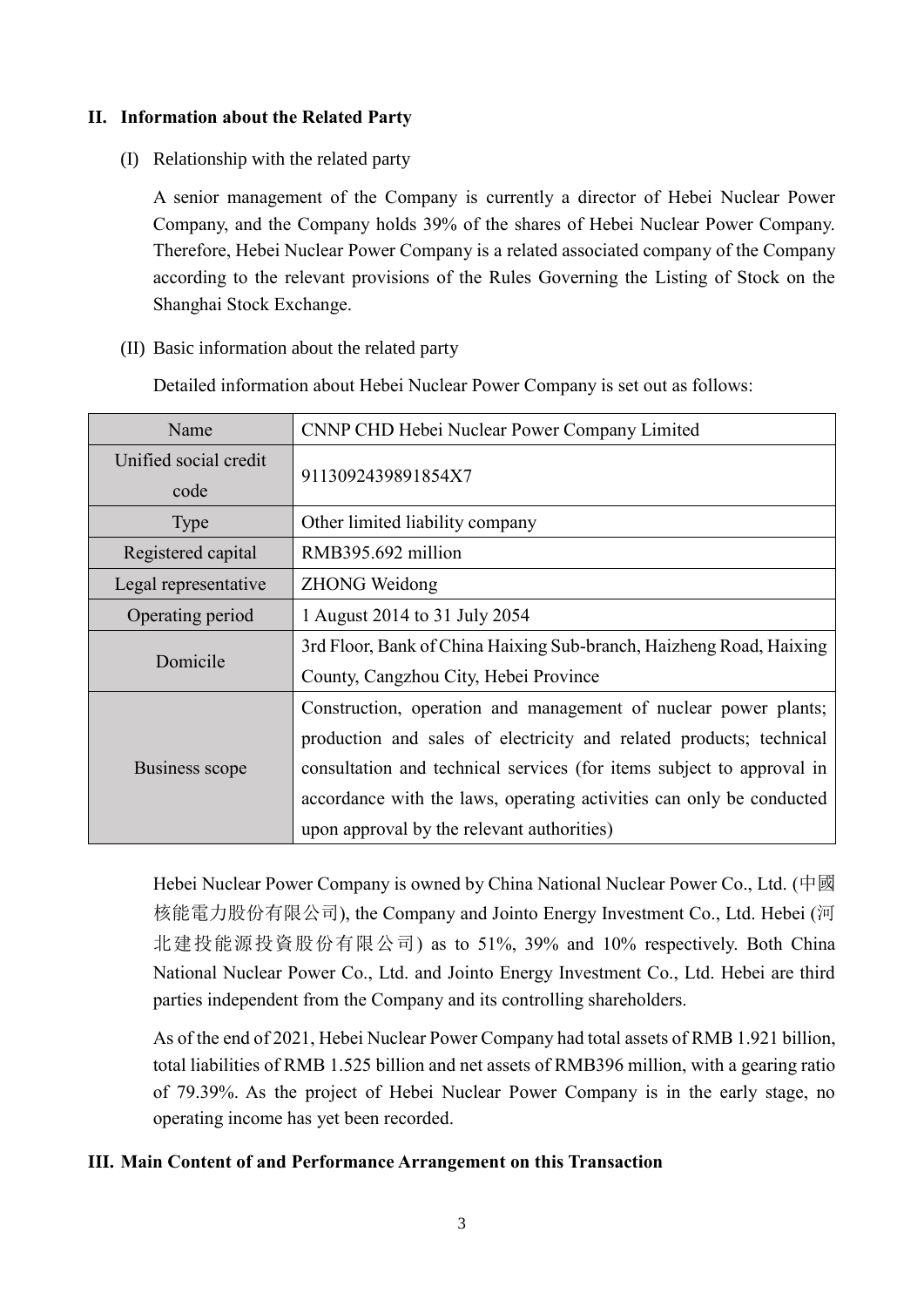Principal terms of this transaction are as follows:

- 1. Date: 20 April, 2022
- 2. Parties: Huadian Power International Corporation Limited; and CNNP CHD Hebei Nuclear Power Company Limited
- 3. Subject matter: the Company agreed to provide entrusted loans to Hebei Nuclear Power Company with its own funds by way of entrusting loans through a commercial bank, and Hebei Nuclear Power Company agreed to accept such entrusted loans provided by the Company.
- 4. Terms of entrusted loans: the maximum principal balance of entrusted loans under this agreement amounted to RMB327,469,500, carrying interest at an interest rate with reference to the RMB loan benchmark interest rates for financial institutions for the same term published by the PBOC, with a term no more than 36 months. Such loans shall be used in the preliminary construction of the project. Prior to the commencement of specific entrusted loans, specific agreements shall be signed by both parties separately according to the aforesaid terms.
- 5. Conditions precedent: upon the appropriate approval by both parties, this agreement will take effect after being signed by the legal representatives (responsible officers) or authorized representatives and affixed with official stamps from both parties.
- 6. Term: terms of this agreement will be from July 1, 2022 to June 30, 2025, and the termination or extension of which, upon its expiry, shall be subject to the approval of the Company. Any adjustment to the maximum principal balance of such entrusted loans during the term is subject to the appropriate approval of both parties through friendly negotiation, where a separate framework agreement shall be signed and this agreement shall be terminated.

## **IV. Necessity of this Transaction and its Impact on the Company**

As the nuclear project is in the early stage and subject to approval, Hebei Nuclear Power Company is unable to conduct independent financing. The funds for the commencement of the project need to be financed through capital contribution and entrusted loans by shareholders. All shareholders of Hebei Nuclear Power Company provided entrusted loans under the same terms, and the entrusted loans provided by the Company will not exceed the proportion of its capital contribution.

The Company utilized its own funds to provide entrusted loans to Hebei Nuclear Power Company to meet its capital needs on the premise of maintaining the funds required for its normal production and operation, which will promote the progress of nuclear projects of Hebei Nuclear Power Company, and will be in line with the long-term development strategy and interests of the